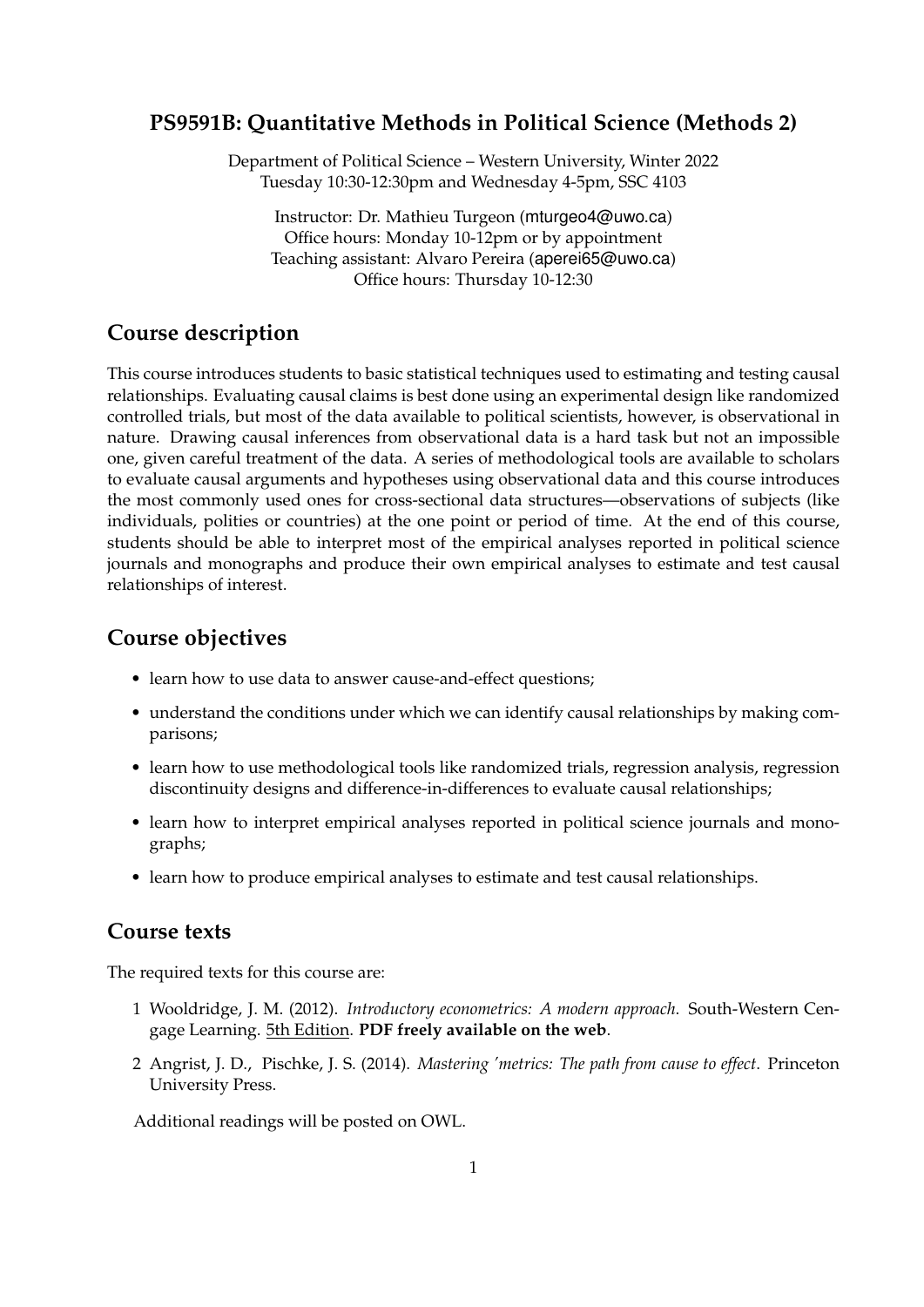# **Course assessment**

Students will be assessed as follows:

- **Class participation (15%)**: students will be randomly asked to solve problems in the classroom at least three times during the semester. Be ready when you come to class!
- **Homework (50%)**: There will be five assignments, each worth 10 points of the final grade.
- **Final take-home exam (35%)**: Students will be given a replication exercise. More details will be provided in class.

# **Topics and readings**

### **Week #1 (January 4–5): Course Introduction**

Review of syllabus, class organization, and installation of datasets for in-class exercises and assignments.

### **Week #2 (January 11–12): Introduction to causal inference**

- 1. Wooldridge: Chapter 1;
- 2. Angrist and Pischke: Introduction;
- 3. Gerber, A. S., Green, D. P. (2012). Field experiments: Design, analysis, and interpretation. WW Norton. Chapter 1. (see Resources tab on OWL);
- 4. Gertler, P. J., Martinez, S., Premand, P., Rawlings, L. B., Vermeersch, C. M. (2016). Impact evaluation in practice. The World Bank. Chapter 3. (see Resources tab on OWL)

### **Week #3 (January 18–19): Core concepts of experimental designs**

- 1. Druckman, J. N., Green, D. P., Kuklinski, J. H., & Lupia, A. (Eds.). 2011. *Cambridge Handbook of Experimental Political Science*. Cambridge University Press. Chapter 2. (see Resources tab on OWL);
- 2. Angrist and Pischke: Chapter 1;
- 3. Gertler, P. J., Martinez, S., Premand, P., Rawlings, L. B., Vermeersch, C. M. (2016). Impact evaluation in practice. The World Bank. Chapter 4. (see Resources tab on OWL)

### **Week #4 (January 25–26): The simple regression model (SRM)**

1. Wooldridge: Chapter 2.

### **Week #5 (February 1–2): The multiple regression model (MRM): estimation, Part 1**

- 1. Wooldridge: Chapter 3.
- 2. Angrist and Pischke: Chapter 2.

### **Week #6 (February 8–9): The multiple regression model (MRM): estimation, Part 2**

- 1. Wooldridge: Chapter 3.
- 2. Angrist and Pischke: Chapter 2.